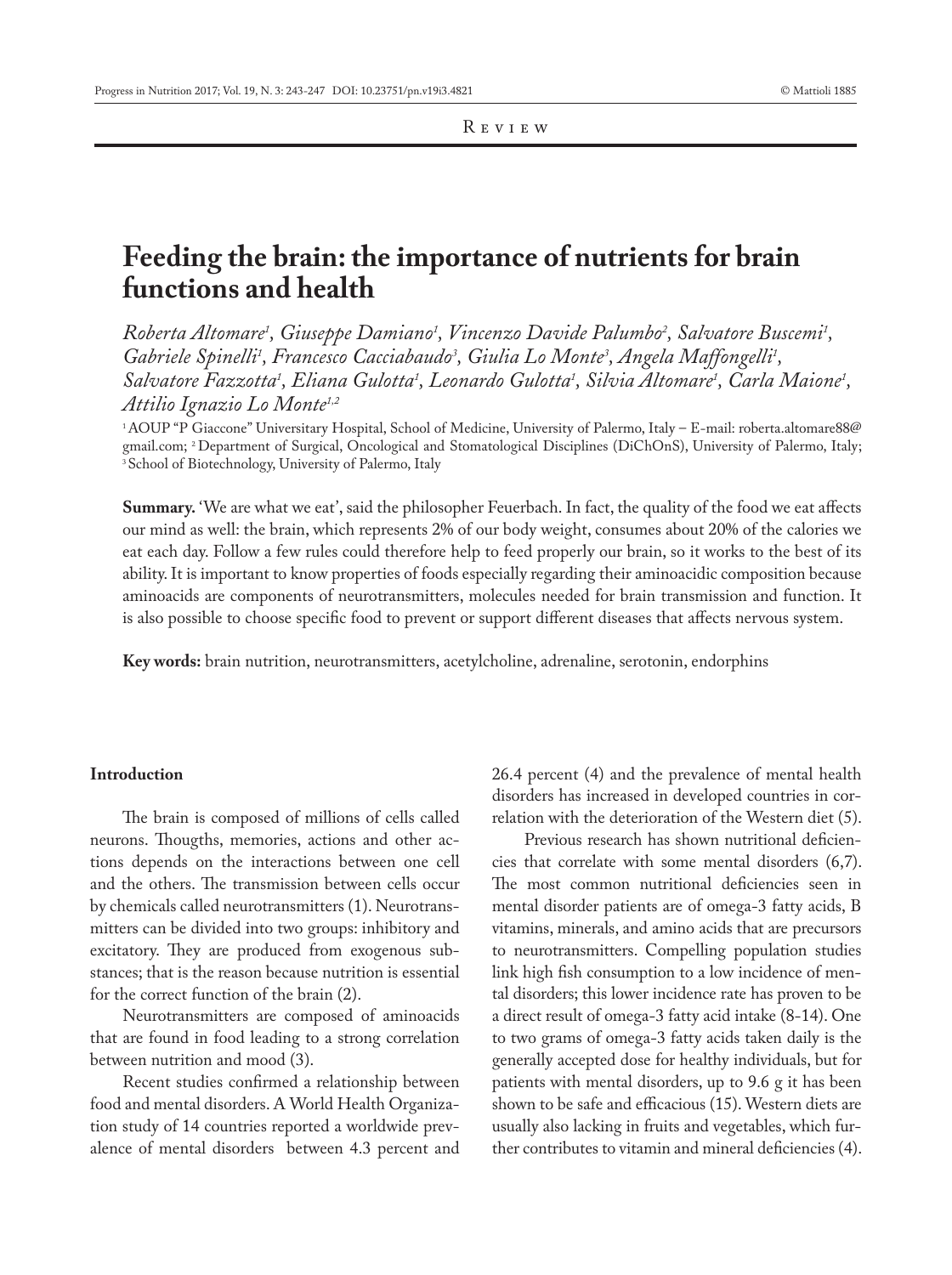The principal neurotransmitters of the nervous system are acetylcholine (Ach), adrenaline and serotonin.

#### *Acetylcholine*

Ach is a parasympathetic neurotransmitter. It facilitates digestion and breathing. It is responsible of memory processes and of mental disorders.

Acetylcholine is not a component of foods; instead, it is built from choline. Choline is in lecithin and phosphatidyl choline, which is mostly contained in yolk, peanuts, wheat germ, meat, fish, cheese and vegetables such as cruciferous (16).

Eggs are a significant source of choline, mainly because their yolks contain lecithin. Raw egg yolks contain 682 mg of choline per 100 g of food, which is more than the total daily recommended amount. Cooked whole eggs have much less choline, depending on the method of preparation. Fried eggs have 272 mg, while hard-boiled eggs have 225 mg per 100 g of food (17).

#### *Adrenaline*

Adrenaline is synthesized from phenylalanine and is a sympathetic neurotransmitter. It contributes to gastrointestinal relax and dilation of the bronchi, increases heart rate, diverts blood flow to muscles, liver and brain and increases blood glucose. It is mostly contained in walnuts, almonds, meat and cheese.

Phenylalanine is an amino acid used to make proteins and brain chemicals including dopamine, adrenaline and thyroid hormones. Since our bodies cannot manufacture phenylalanine, we must obtain it from food. Phenylalanine is found in most foods that contain protein and also in the artificial sweetener aspartame. The recommended dosage is roughly 1000 mg for the average adult. Deficiencies are uncommon. A rare metabolic disorder called phenylketonuria, or PKU, occurs in people who cannot metabolize phenylalanine and can lead to irreversible mental retardation. People with PKU must eat a diet that avoids phenylalanine.

Most fish has high amounts of phenylalanine, in some cases nearly 1000 mg/100 g, which is an entire day's requirement. This includes cod, crab, lobsters, mussels, oysters, tuna, salmon and sardines. Meat, as a high-protein food, is also high in phenylalanine, in many cases containing more phenylalanine per serving than fish. Bacon, beef, turkey, liver, chicken and gelatin all contain over 1000 mg/100 g of phenylalanine.

Many milk products are high in phenylalanine. Cheese and milk, in particular, contain over 500 mg/100g. Cream and cream cheese, which are higher in fat and lower in protein, contain less amounts, but still in excess of 100 mg. An egg contains over 500 mg phenylalanine.

Most nuts are high in protein, which a significant amount is derived from phenylalanine. Five walnuts contains 540 mg, 10 almonds contains 980 mg, and 30 roasted peanuts contains 1400 mg. Peanut butter contains over 3500 mg/100 g. Beans, chickpeas and lentils contain the most phenylalanine, roughly 100 mg/100 g. Soy products, including soy protein isolate, soybean flour and tofu, are also good sources (18).

## *Serotonin*

Serotonin is synthesized from tryptophan. Human body is not able to produce tryptophan so it has to be assumed with nutrients (19).

Serotonin is a inhibitory neurotransmitter, it acts on sleep patterns, sexual behavior, sensation of appetite and pain perception. It also stimulates intestinal peristalsis.

Many symptoms are associated to low serotonin levels such as pain, depression, personality disorders, insomnia, hunger, hypertension, premature ejaculation, poor memory, migraine.

Among the foods with the highest content of tryptophan there are cocoa (about 50 mg/100g), bananas (about 14 mg/100g), green vegetables (about 50mg/100g), almonds (394 mg/100g), whole grains (120 mg/100g), meat (about 400mg/100g), legumes (about 200 mg/100 g), yeast (more than 500 mg/100 g) and fish (about 300 mg/100 g) (20).

## *Endorphines*

Endorphins are considered endogenous opiates. They are classified in pituitary endorphins (alpha, beta, gamma and delta) produced by the adenohypophysis and encephalic produced by the brain.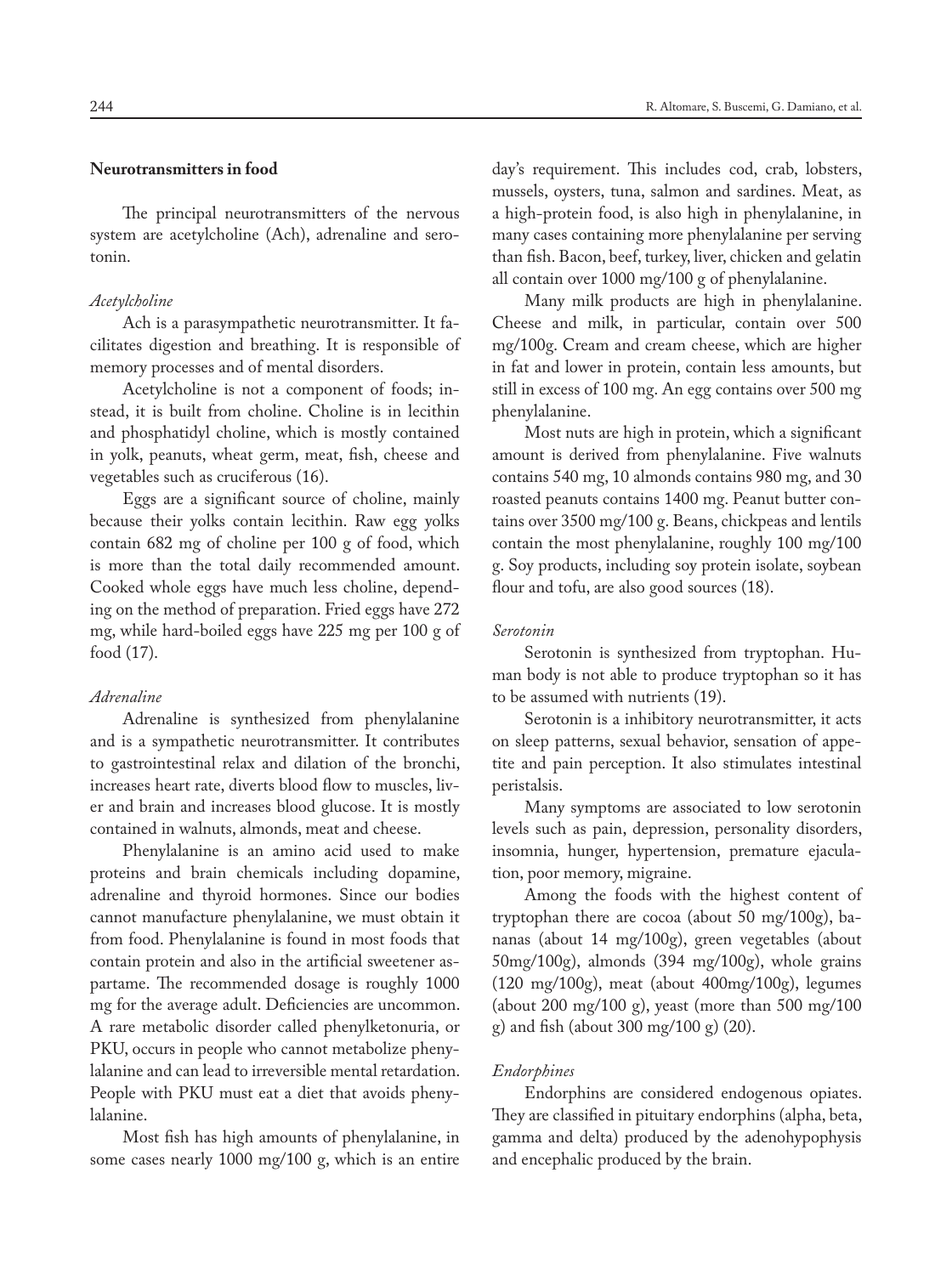The highest concentrations of endorphins are found in the spinal cord, where there are the nerve fibers that transmit the sensations of pain to various parts of the body and in the brain in the areas involved in the perception of pain. Endorphin release is promoted by special conditions of physical and mental stress that put a strain to the body or to the mind (21).

Endorphins have analgesic action. Several studies have revealed low levels of endogenous morphine in people with headache. Everything that stimulates the production of endorphins can therefore represent a remedy for migraines and headaches.

Endorphins also have an antidepressant effect. Physical activity and smile stimulate the production and release of endorphins. They are also important for those who quit smoking as they replace the nicotine and during childbirth (22).

There are many sources of endorphins but their production can be increased; generally sweet and sugar stimulate their production, among them, the chocolate is at the first place but also the chili and spicy foods promote the release of endorphins (20, 23).

### **Food properties**

Carbohydrates increase the absorption of tryptophan, which is converted in the brain to serotonin. That's why after consuming carbohydrates people feel more calm and relaxed for a few hours (24). Carbohydrates with low glycemic index (legumes, whole grains and fruits) have a relaxing effect due to the fact that do not cause large fluctuations in blood glucose levels and allow a reduced release of stress hormones. Contrary, the simple sugars, largely contained in industrial products, cause mood swings due to changes in blood glucose. The person becomes more irritable or less based on the blood glucose levels. Glucose also activates the dopaminergic system, effect similar to that one of drugs. This system, through the production of serotonin and norepinephrine, which gives a sense of calm and pleasure, pushes to persevere in taking certain substances (20, 23).

## *Rising food watch*

Apples, grape juice, avocados and broccoli contain boron, responsible for hand-eye coordination and attention in the short term (25). The aroma of lemons can induce the feeling of alertness (20).

## *Rising food intelligence*

Eggs, milk, liver, beef and turkey contain choline, essential for the construction of neurotransmitters (26, 27). Prunes contain high levels of antioxidants that neutralize free radicals responsible of the reducing memory and mental deterioration. Oats are able to increase the flow of blood to the brain with improvement of mental activities (28).

#### *Food energizing*

Tuna provides tyrosine, needed for the synthesis of dopamine and norepinephrine, which are important for the state of alert (20). Sunflower seeds contain magnesium. Magnesium is the fourth most abundant mineral and the second most abundant intracellular divalent cation and it has been recognized as a cofactor for more than 300 metabolic reactions in the body. Some of the processes in which magnesium is a cofactor include, but are not limited to, protein synthesis, cellular energy production and storage, reproduction, DNA and RNA synthesis, and stabilizing mitochondrial membranes. Magnesium also plays a critical role in nerve transmission, cardiac excitability, neuromuscular conduction, muscular contraction, vasomotor tone, blood pressure, and glucose and insulin metabolism. Because of magnesium many functions within the body, play a major role in disease prevention and overall health. Low levels of magnesium have been associated with a number of chronic diseases including migraine headaches, Alzheimer's disease, cerebrovascular accident (stroke), hypertension, cardiovascular disease, and type 2 diabetes mellitus. Good food sources of magnesium include unrefined (whole) grains, spinach, nuts, legumes, and white potatoes (tubers) (29).

## *Foods of happiness*

The salmon elevates mood thanks to vitamin B12 and omega 3 that increase serotonin levels and reduce irritability (20). Tryptophan, which increases brain serotonin, is an effective antidepressant in mild to moderate depression. α-Lactalbumin, a minor constituent of milk, is one protein that contains relatively more tryptophane than most proteins. Acute ingestion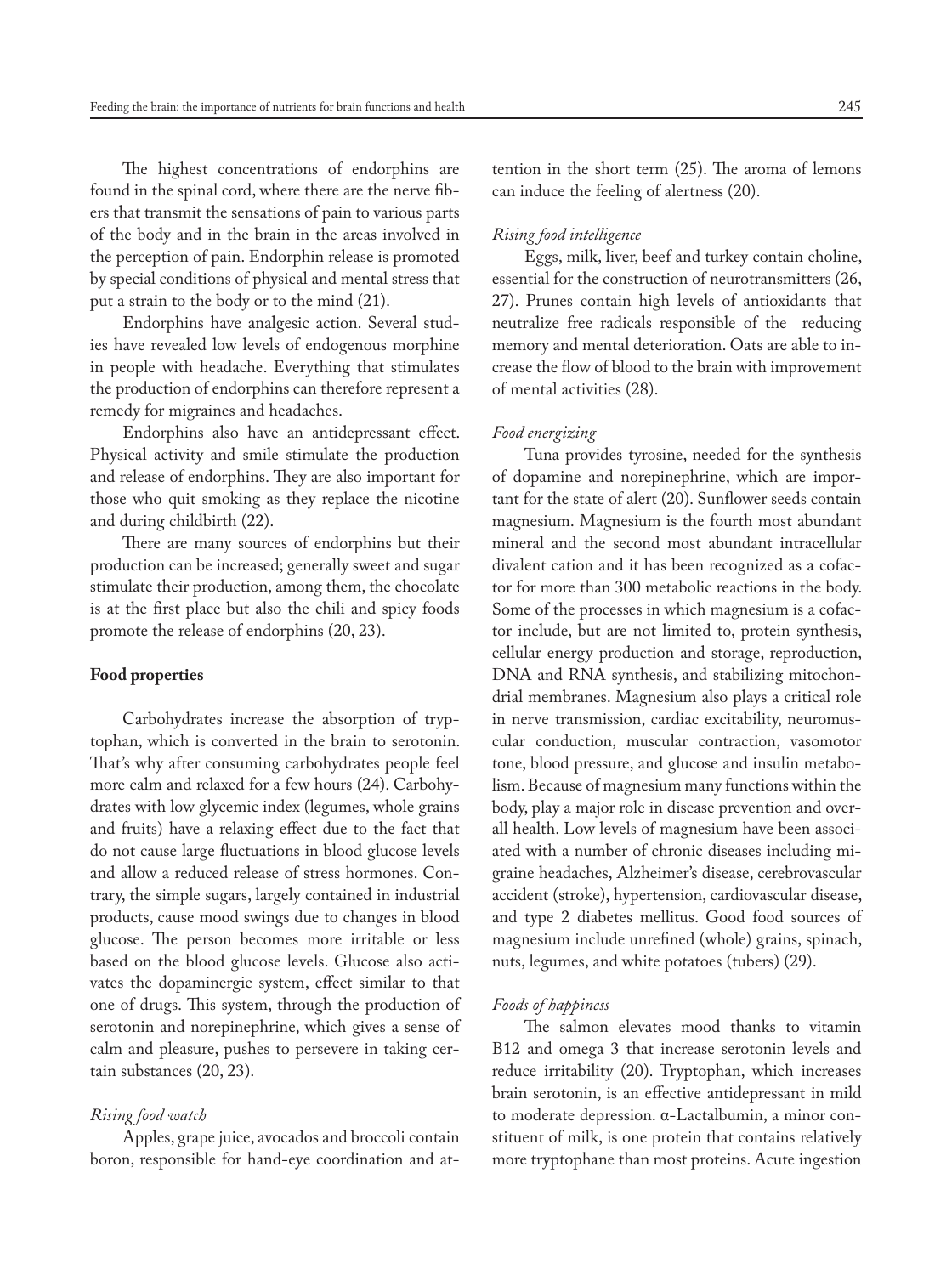of α-Lactalbumin by humans can improve mood and cognition in some circumstances, presumably owing to increased serotonin (30).

## *Foods of sexuality*

Walnuts, hazelnuts and peanuts contain L-arginine, which improves blood flow to the genitals. Chocolate controls the release of endorphins in the brain that increase the pleasure and contains phenylalanine which is a powerful stimulant (31).

## *Rising food sleep*

Eating functional foods may promote sleep, including barley grass powder, whole grains, maca, panax, Lingzhi, asparagus powder, lettuce, cherry, kiwifruits, walnut, schisandra wine, and milk (32).

Sleep has an influence on eating behaviors, with insufficient sleep causing changes in the brain activity that may increase caloric consumption. The consumption of high-protein and carbohydrate intake may have a significant influence on sleep (33).

Food choices based on vegetable and fruit consumption are significantly associated with sleep duration (>8 h/night). Traditionally, lettuce has been recommended for its hypnotic property, with the main component found in n-butanol fraction of this plant (34).

Cherry ingestion may contribute to establish a high-quality sleep and be used as a potential nutraceutical tool to prevent sleep disorders with the advancing of age (35). The walnut may contribute to improve sleep based on the highest content in the antioxidants melatonin, serotonin and total polyphenols (36). Kiwifruit consumption may improve sleep onset, duration and efficiency in adults with self-reported sleep disturbances (37).

## **Conclusions**

A healthy diet and regular physical activity can protect the brain from diseases, avoiding the risks incurred during aging (38).

The food on the encephalon works the same way as compounds pharmacologists.

Proper nutrition, sleep and exercise lead to activate a state of optimal mental health, resulting in an enhancement of brain function.

The immediate effects of the discovery of this connection include the ability to change diet in terms of improved cognitive skills, protection of brain diseases and slowed down the process of aging brain.

An important role is played by omega 3 fats contained in foods such as nuts, salmon and the kiwi, which help to prevent disorders of memory, depression and mental disorders such as schizophrenia, dyslexia and dementia.

The brain neurons communicate through synapses: omega-3s support synaptic plasticity, thus facilitating the process of memorization and learning.

In addition to the consumption of Omega 3, another important precaution to keep the brain in shape is absolutely avoid a high-calorie diet as Mediterranean diet shows (39).

Excessive consumption of calories reduces the flexibility of synapses, increasing the vulnerability of the cells, it is most exposed to damage of a free radical production (40).

On the contrary, it was shown that small portions of each food provide valuable nutrients and vary, furthermore guaranteeing complete protein and essential to the proper functioning of the brain (41).

Another sore point for the health of the brain is the consumption of junk food, high in saturated fats which are seriously detrimental to the welfare brain.

Experts warn that eating many packaged foods and unhealthy would like immediate consequence of being left with a brain junk, useless and malfunctioning, exposed to the danger diseases.

Obviously the diet alone is not enough to maintain a healthy brain, but it is important that it is accompanied by constant exercise and regular sleep.

Proper rest and the benefits of sport further strengthen the brain synapses, greatly improving the cognitive abilities of individuals.

#### **References**

- 1. Gundersen V, Storm-Mathisen J, Bergersen LH: Neurological transmission. Phisiol Review 2015; 95(3): 695-726.
- 2. Szabadi E: Functional neuroanatomy of the central noradrenergic system. J Psychopharmacol 2013; 27(8): 659-93.